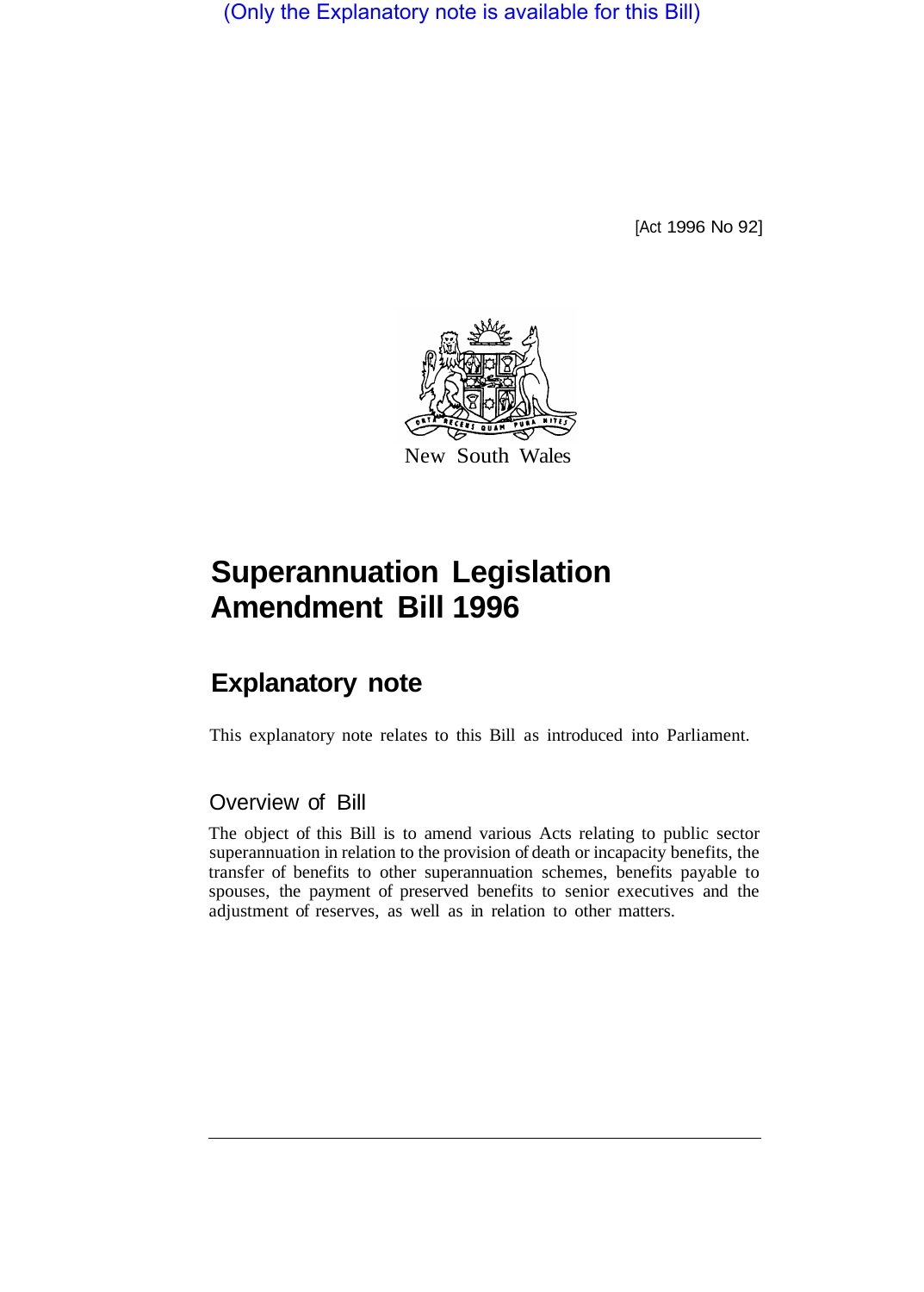Explanatory note

## Outline of provisions

**Clause 1** sets out the name (also called the short title) of the proposed Act.

**Clause 2** provides for the commencement of the proposed Act on the date of assent to the Act, except for 2 amendments, which are to be taken to have commenced on 1 January 1996 and 1 March 1996, respectively.

**Clause 3** is a formal provision giving effect to the amendments to the *Coal and Oil Shale Mine Workers (Superannuation) Act 1941,* the *First State Superannuation Act 1992,* the *Local Government and Other Authorities (Superannuation) Act 1927,* the *Parliamentary Contributory Superannuation Act 1971* the *Police Association Employees (Superannuation) Act 1969,* the *Police Regulation (Superannuation) Act 1906,* the *Public Sector Executives Superannuation Act 1989,* the *State Authorities Superannuation Act 1987* and *the Superannuation Act 1916* set out in Schedule 1

**Clause 4** omits provisions relating to dependency tests for widowers from the *Police Superannuation Regulation 1995,* as a consequence of the repeal of such requirements by Schedule 1.6.

#### **Schedule 1 Amendment of Acts**

#### **1.1 Coal and Oil Shale Mine Workers (Superannuation) Act 1941 No 45**

**Item [1]** amends section 19AC of the Act so as to require mine owners to provide an annual certificate by an auditor certifying that a sufficient amount has been contributed in respect of each mine worker employed by the owner concerned to fulfil the requirements under the Act. It will be an offence with a maximum penalty of 5 penalty units not to do so.

**Item [3]** inserts proposed clause 6A into Schedule 2. The provision clarifies that a person who was entitled to, and received, a lump sum benefit under section 14L of the Act, as in force before the reconstitution of the previous superannuation schemes under the Act, is entitled to the greater of the amounts of benefit referred to in that section. **Item [2]** enables regulations to be made as to further savings and transitional provisions, if required.

#### **1.2 First State Superannuation Act 1992 No 100**

**Item [l]** substitutes sections 13 and 14 relating to cover for basic death or invalidity benefits. Basic death or invalidity cover will no longer be

Explanatory note page 2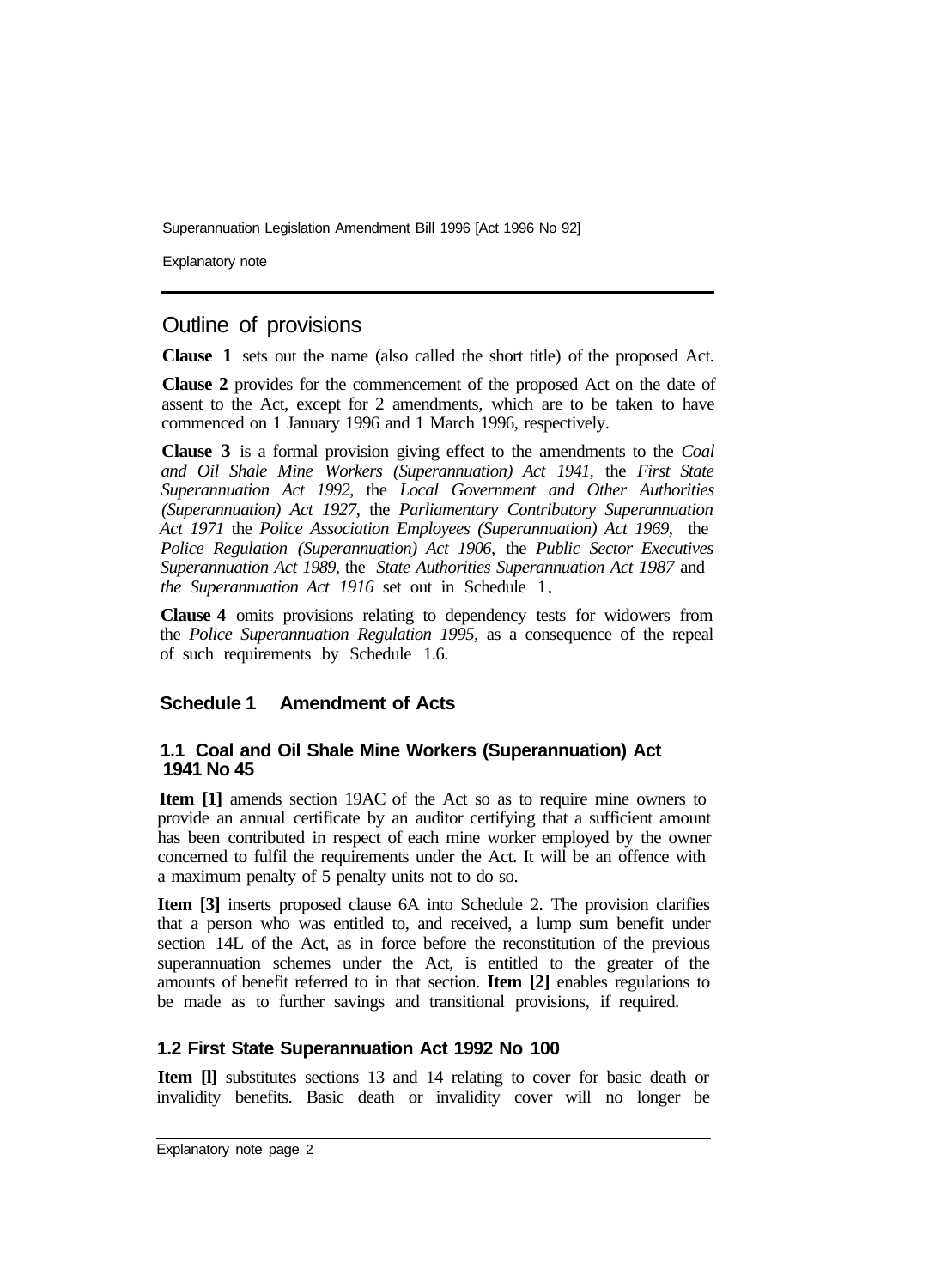Explanatory note

automatic for full members whose accounts are less than an amount determined by the First State Trustee Corporation (FTC), the trustee of the First State Superannuation Scheme. Such members may elect to provide for the basic death or invalidity benefit. If a member is employed at the same time by two or more employers (as defined for the purposes of the Act), the member is covered for a basic or additional death or invalidity benefit in respect of one of those employers only. The provisions will exclude from cover for a basic invalidity or death benefit under the Act full members of the Fund who have previously received a total and permanent invalidity benefit under other State superannuation legislation. **Item [3]** makes a consequential amendment.

**Item [2]** substitutes section 36 relating to when benefits under the Act are payable. The new provision will enable part of a benefit under the Act in respect of a person to be paid if payment can be made without contravening Commonwealth superannuation standards for regulated superannuation funds and will allow benefits to be paid in additional circumstances other than death or ceasing to. be an employee, if this will not contravene any Commonwealth superannuation standards for regulated superannuation funds. **Item [4]** makes a consequential amendment.

**Item [5]** enables the management costs associated with the provision of basic death or disability benefits to be paid from the Death or Invalidity Benefit Management Reserve. Currently, they are payable in the same way as other management costs, that is, from members' accounts, which may result in members who are not covered for the benefit having to pay costs for it.

**Item [6]** amends the section relating to the payment of management costs. The amendment prohibits the payment of management costs associated with the provision of death or disability cover from a member's account if the member is not covered. An employer may also be required to pay the management costs relating to a failure by the employer to provide information, or accurate information, required to be provided by the employer under the Act.

**Item [7]** enables savings and transitional regulations to be made as a consequence of the amendments made by the proposed Act.

**Item [8]** makes it clear that a person determined by the Board to have an entitlement to zero cover before the commencement of the amendments relating to the requirements for basic death or disability cover is taken not to have been liable to pay death or disability premiums during the relevant period.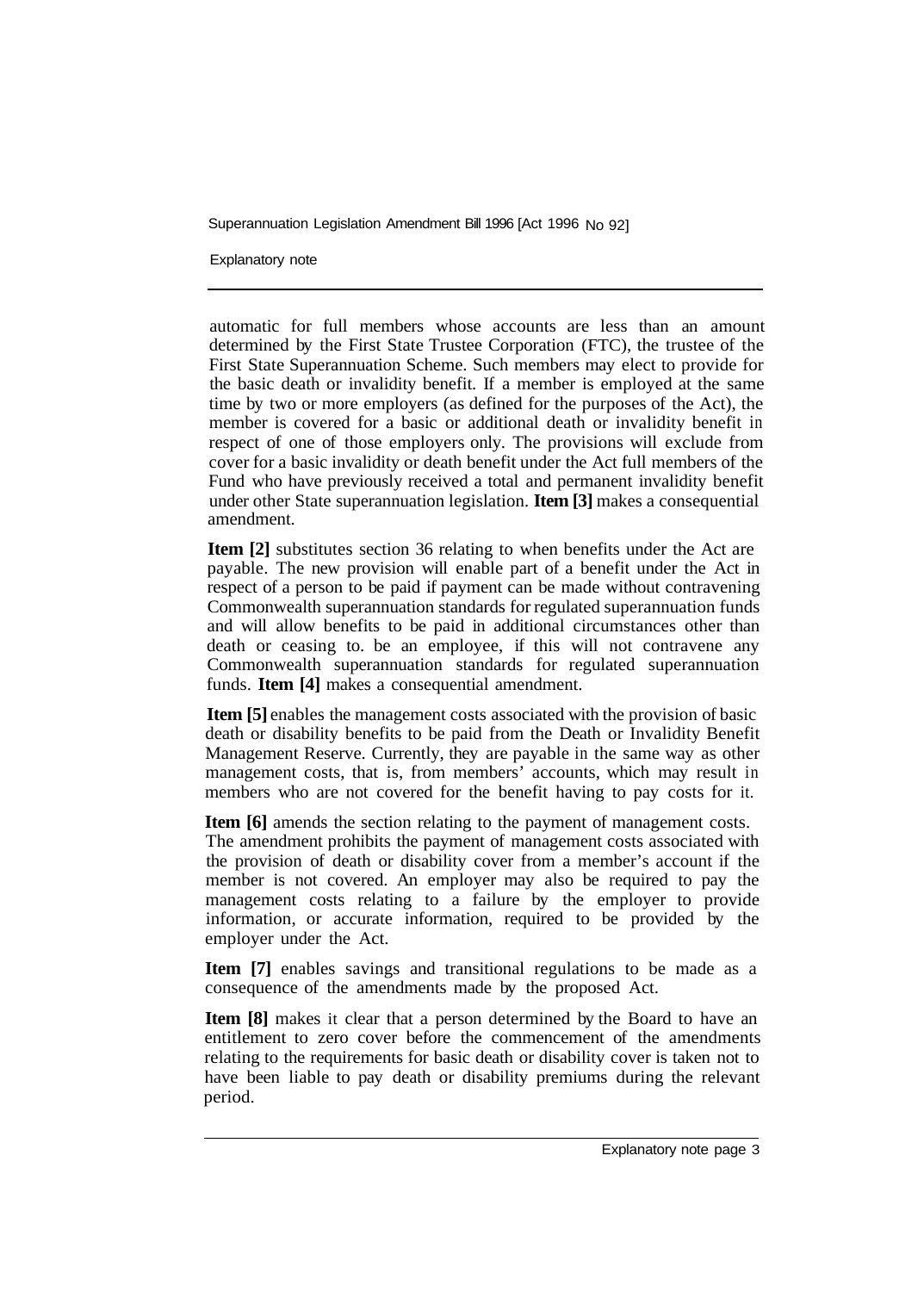Explanatory note

## **1.3 Local Government and Other Authorities (Superannuation) Act 1927 No 35**

The Act provides for the payment to former local government employees of benefits under the Local Government Pension Fund (which is now closed). One of the provisions of the Act provides for a gratuity paid to or in respect of a former local government employee to be deducted from the maximum superannuation benefit payable when the superannuation entitlements of the employee are determined. The amendments update old references to gratuities given under the *Local Government Act 1919* and also relieve the trustee for the scheme from a mandatory requirement to recover any excess benefits paid in the period after the repeal of the gratuity provision under the *Local Government Act 1919* and before the commencement of the amendment.

## **1.4 Parliamentary Contributory Superannuation Act 1971 No 53**

**Items [1]–[15]** extend the application of provisions of the Act relating to benefits for widows and widowers of members of the Parliamentary Superannuation Scheme, as well as other provisions relating to widows and widowers, to de facto spouses of such members. **Item [19]** inserts a transitional provision to make it clear that the amendments do not enable a person to have a benefit in relation to a person who died before the amendment commenced.

**Item [17]** inserts proposed sections 26B and 26C. The proposed sections enable members who were formerly federal members of Parliament to pay benefits received from the Commonwealth Parliamentary Superannuation Scheme into the State Parliamentary Superannuation Fund and for any such person to receive credit for previous service as a federal member when service as a State member ends for the purpose of determining benefits under the State scheme. The provisions also provide for the determination of matters in relation to such members to be used for the purpose of calculating future benefits. **Item [16]** makes a consequential amendment.

**Item [18]** inserts proposed section 30B. The proposed section provides for the manner in which benefits are to be paid if a member is survived by more than one spouse.

Explanatory note page 4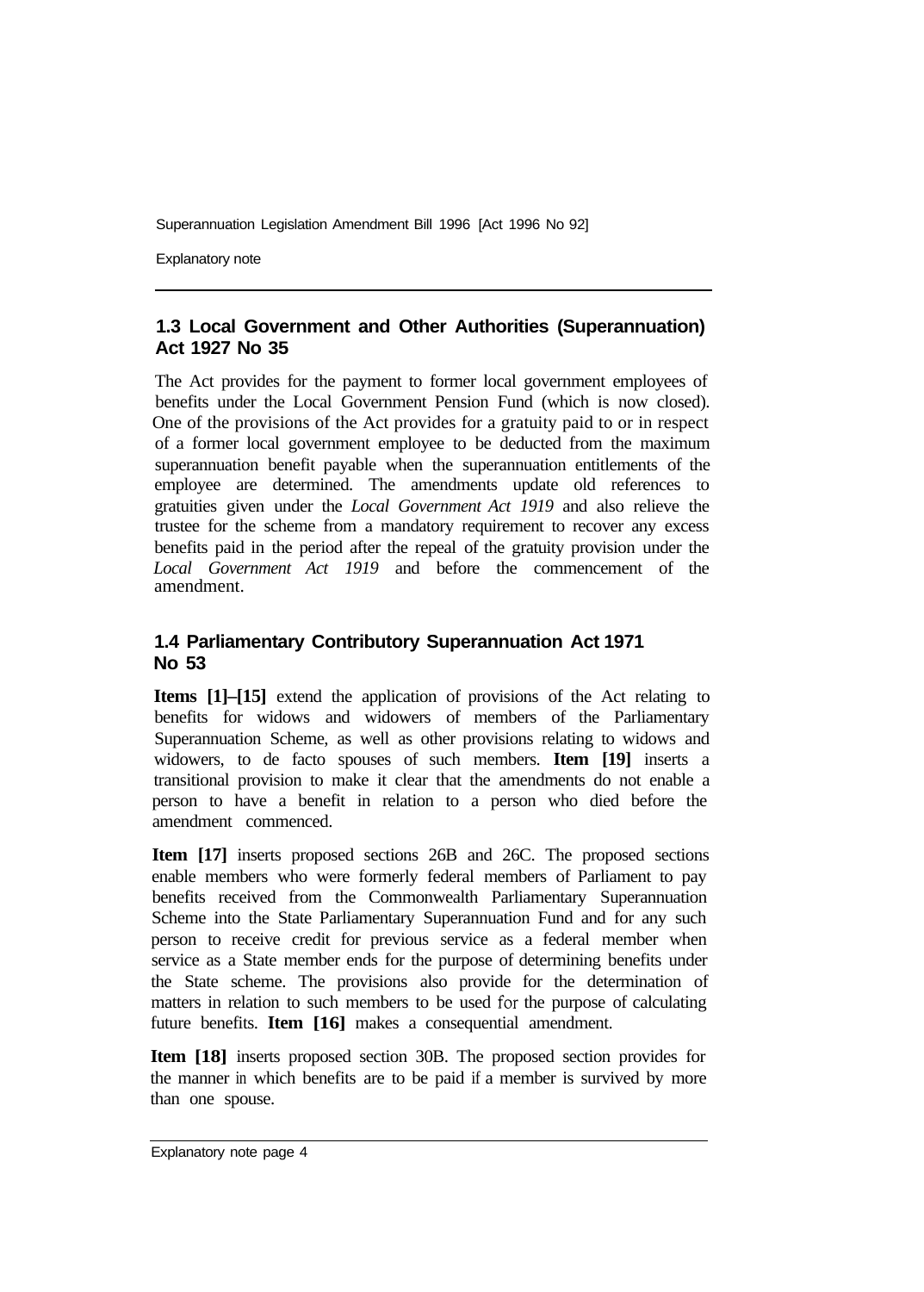Explanatory note

## **1.5 Police Association Employees (Superannuation) Act 1969 No 33**

**Item [l]** enables benefits paid under the Act (and not currently linked to benefits paid under the *Police Regulation (Superannuation) Act 1906)* to be preserved in the Police Superannuation Fund under the same conditions as equivalent benefits paid under that Act. The provisions also provide for the amount of benefit payable when the preserved benefit becomes payable.

**Item [2]** removes a provision restricting the circumstances when widowers of female former employees are entitled to a superannuation allowance under the Act. Section  $3(11D)$  of the Act currently imposes a dependency test on those widowers which precludes them from receiving the allowance unless the requirements of the test are satisfied.

## **1.6 Police Regulation (Superannuation) Act 1906 No 28**

**Item [I]** prevents members of the senior executive service of the police service who are entitled to preserve benefits before they cease to be police employees from accessing preserved benefits while still employed as police officers. **Items [2], [3]** and **[4]** make consequential amendments.

**Item [6]** removes provisions restricting the circumstances when widowers of female former police officers are entitled to a superannuation allowance under the Act. Section 11C of the Act currently imposes a dependency test on those widowers which precludes them from receiving the allowance unless the requirements of the test are satisfied. **Item [5]** makes a consequential amendment. (Proposed section 4 makes a consequential amendment to the regulations under the Act.)

## **1.7 Public Sector Executives Superannuation Act 1989 No 105**

**Item [l]** inserts a definition of *spouse* of a deceased member or deceased former member.

**Item [2]** inserts proposed section 58A. The proposed section provides for the manner in which benefits are to be paid if a member is survived by more than one spouse.

**Item [3]** inserts proposed section 58A. The proposed section prevents the application of provisions of the Act empowering FTC (the trustee) to determine applications for additional benefit cover, applications for benefits and other related matters if additional benefit cover is being arranged by another person or body by contract or arrangement with FTC. These matters will be dealt with under the contract or arrangement and generally determined by the other person or body, though the contract or arrangement may provide for the excluded provisions of the Act to apply.